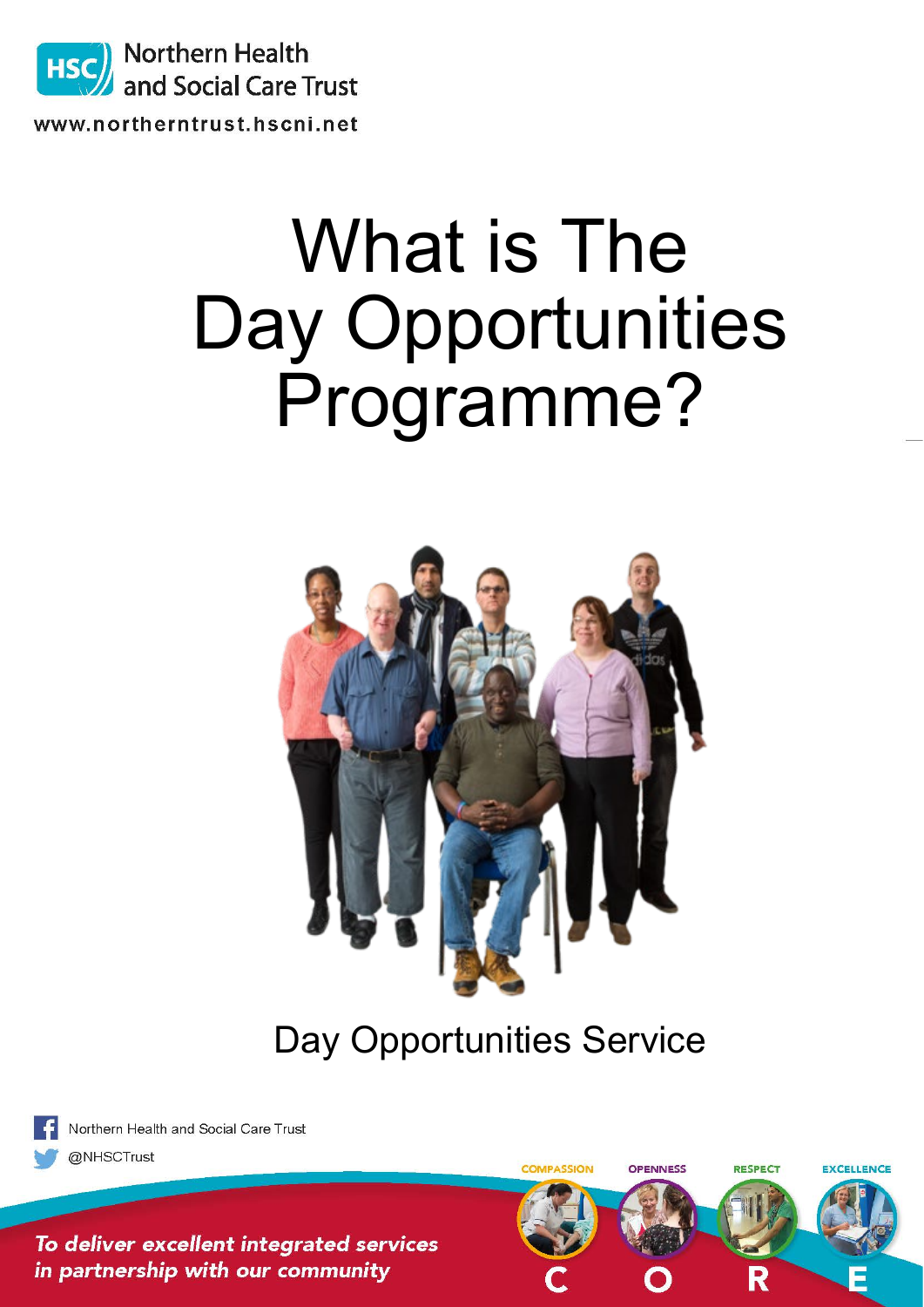## **What is the Day Opportunities Programme?**



The Northern Trust wanted to make day services better for adults with learning disabilities who lived in the Northern Trust area.

It is better for some adults with learning disabilities to be able to use services and be involved in the towns that they live in.



The Day Opportunities programme helps to arrange activities for adults with learning disabilities to do in the towns that they live in.



The Northern Trust thinks this is better than some adults with learning disabilities always going to places like adult centres.

There is more information on Trust website: http://www.northerntrust.hscni.net/services/2330.htm



Named workers will make referrals to the Day Opportunities Programme if they think that it is the right thing for service users.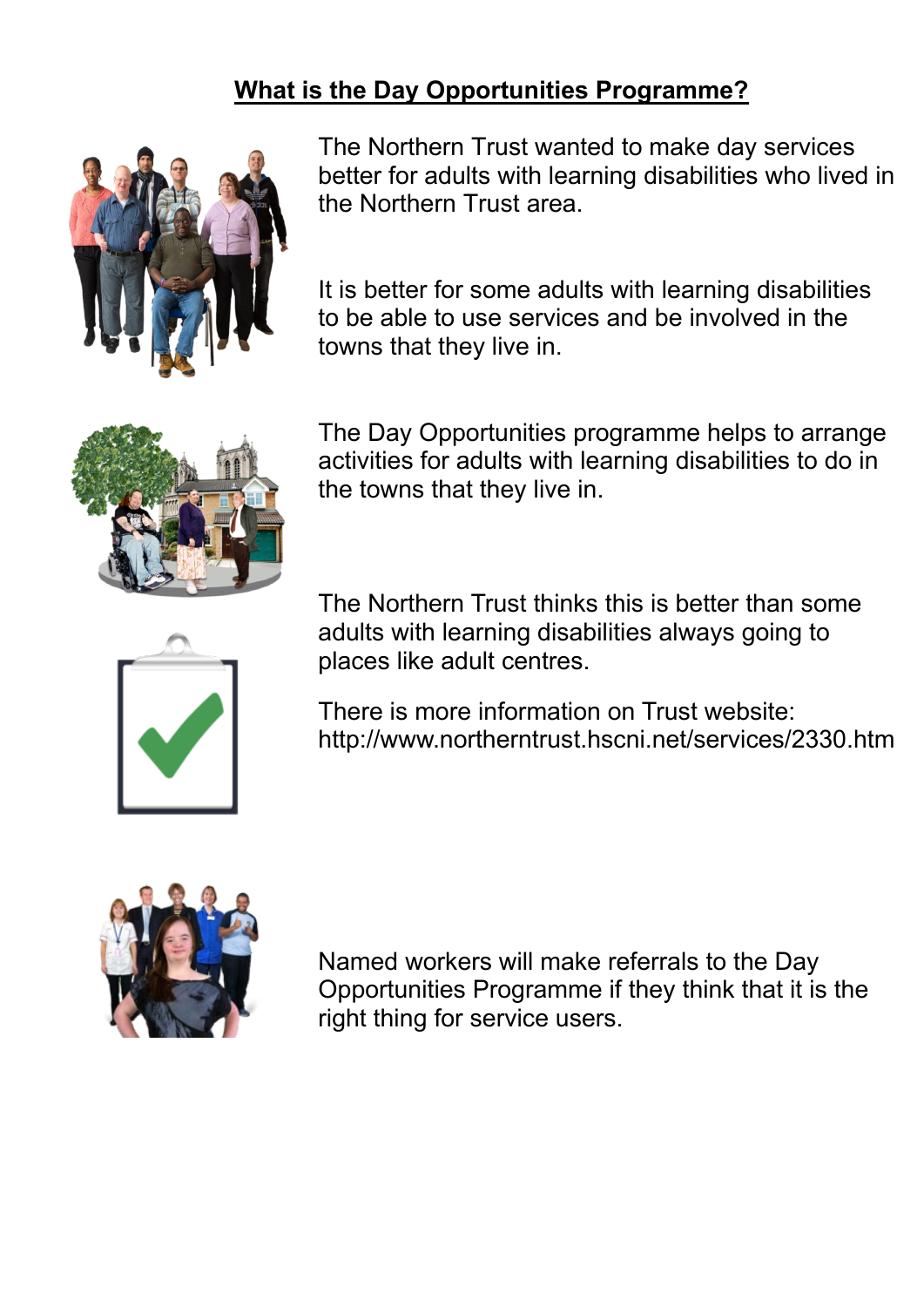



A Day Opportunities Coordinator works with service users and families.

The Day Opportunities Coordinator will find out what the service user likes and doesn't like to do.



The Day Opportunities Coordinator will help to arrange activities for the service user to do during the week.



Some service users will go to a Base. A base is a safe place for adults with learning disabilities to go to.

When service users go to the Base they will also go out to other places in the local area like cafes, shops, leisure centres or the library.



Some service users will get a job and a Supported Employment service will help them. This means that they will get support in a job and someone will help them to learn new skills.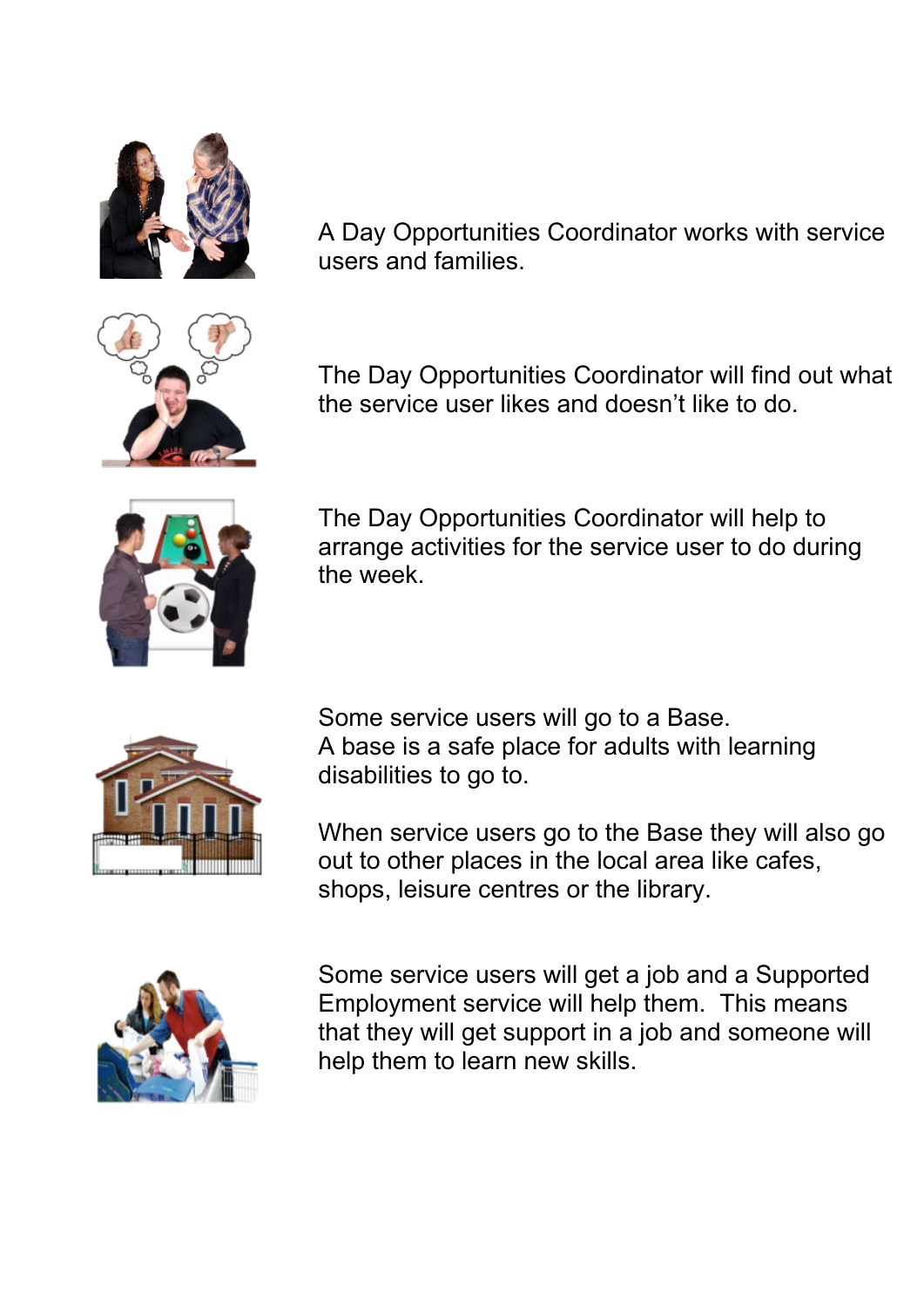

Some service users volunteer.

This means helping out in places in the local area like charity shops, rescue centres or community groups.



Some service users go to College. There are different courses that people with learning disabilities can do. This can help people learn new skills like living independently, getting a job and learning to travel safely.



Some service users go to a Social Enterprise facility.

This can help the service user learn skills which can help them to get a job.



Most people go to the base on some days and go to other places like college, work or volunteering on the other days.